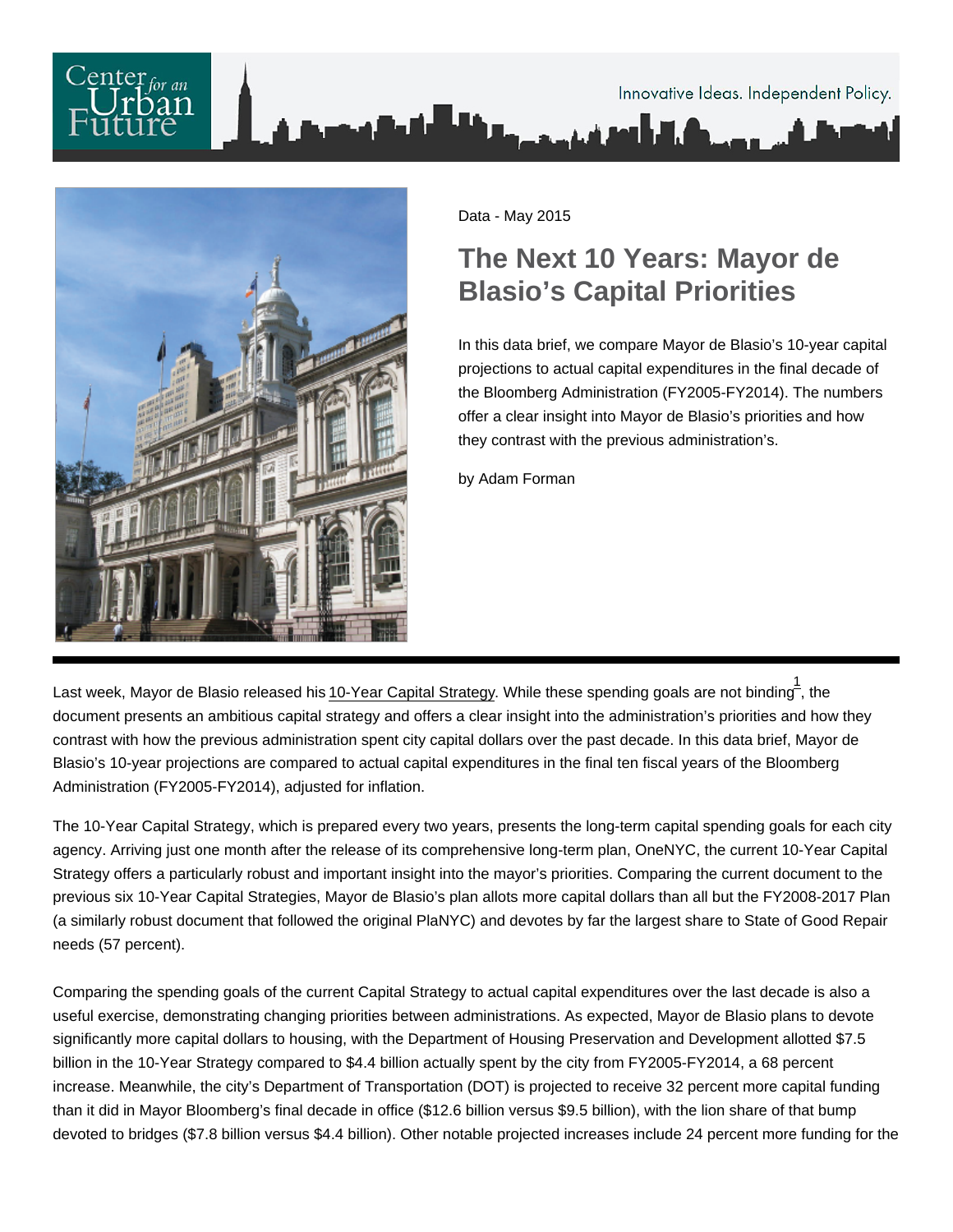Department of Small Businesses (\$3.4 billion versus \$2.7 billion) and 15 percent more for the city's libraries (\$623 million versus \$544 million), as well as a special outlay for the New York City Housing Authority (\$899 million).

The 10-Year Capital Strategy also projects significant reductions in capital spending for some agencies in comparison to the final ten years of capital expenditures during the Bloomberg administration. Following a decade of historic outlays for the Department of Parks and Recreation, including major developments along the Brooklyn, Queens and Manhattan waterfronts, capital spending is projected to fall by 45 percent over the next decade (from \$4.6billion to \$2.5billion). Projected capital allocations are also lower for public buildings maintained by the city's Department of Citywide Administrative Services (from \$1.6 billion to \$1 billion) and CUNY's senior and community colleges (from \$539 million to \$406 million).

At the Department of Environmental Protection, capital funding is projected to fall by 37 percent (from \$23.4 billion to \$14.7 billion). Over the last decade, federal mandates to improve the quality of the city's drinking water and reduce Combined Sewage Overflow into its harbor necessitated major capital investments—including the construction of the Croton Water Filtration Plant and the Catskill-Delaware Water Ultraviolet Disinfection Facility as well as major upgrades to the Newtown Creek Wastewater Treatment Plant. With these projects nearly completed, a reduction in capital spending over the next decade should not be surprising. In one notable reversal, however, funding for the construction of the Brooklyn-Queens section of Water Tunnel No. 3 appears to be deferred<sup>2</sup>. In addition to increasing the conveyance capacity of the city's water supply, the construction of Tunnel No. 3 will allow Water Tunnel No. 1 (completed in 1917) and No. 2 (1935) to be inspected for the first time since they began operating.

In total, city capital spending is projected to fall by 7 percent (from \$90.3 billion to \$83.8 billion), when comparing Mayor de Blasio's 10-Year strategy to actual capital expenditures in the final decade of the Bloomberg Administration. While the administration deserves credit for increasing capital spending in a number of important areas, it should be making a larger overall capital investment at a time when so much of New York City's infrastructure is aging and in need of repair. Last year, the Center published [a report](https://nycfuture.org/research/publications/caution-ahead) which documented that a significant portion of New York City's essential infrastructure is more than 50 years old and badly in need of repair. It calculated that \$47 billion is needed over the next four to five years simply to bring the city's aging infrastructure to a state of good repair.

1 Unforeseen needs and city council discretionary allocations will certainly influence and alter future capital expenditures. Capital commitments to be rolled over from FY2015 are also not included.

2 AECOM. "The New York City Municipal Water Finance Authority Fiscal Year 2015 Consulting Engineer's Report." March 1, 2015. Page 16. [http://www.nyc.gov/html/nyw/pdf/fy2015\\_consulting\\_engineers.pdf](http://www.nyc.gov/html/nyw/pdf/fy2015_consulting_engineers.pdf)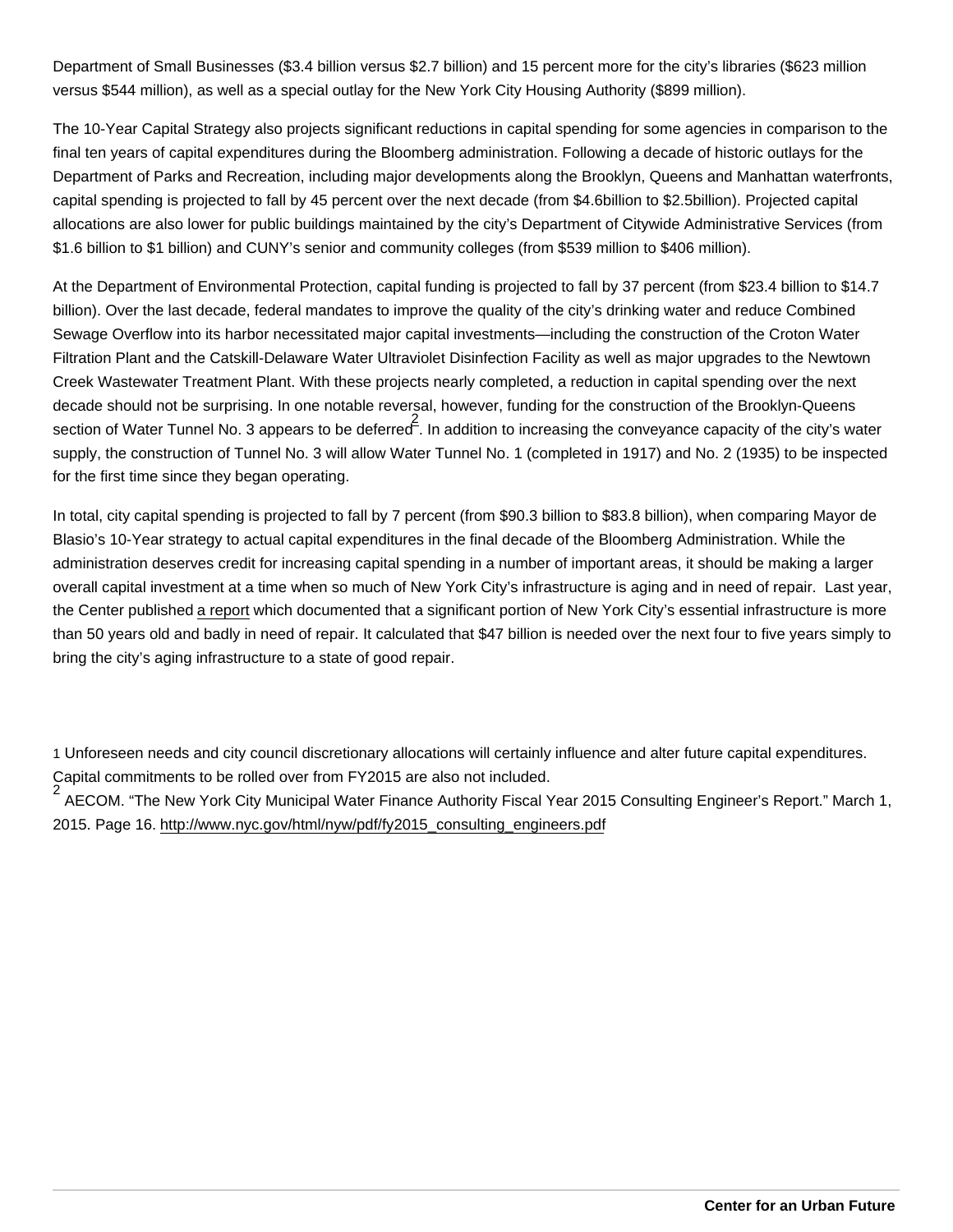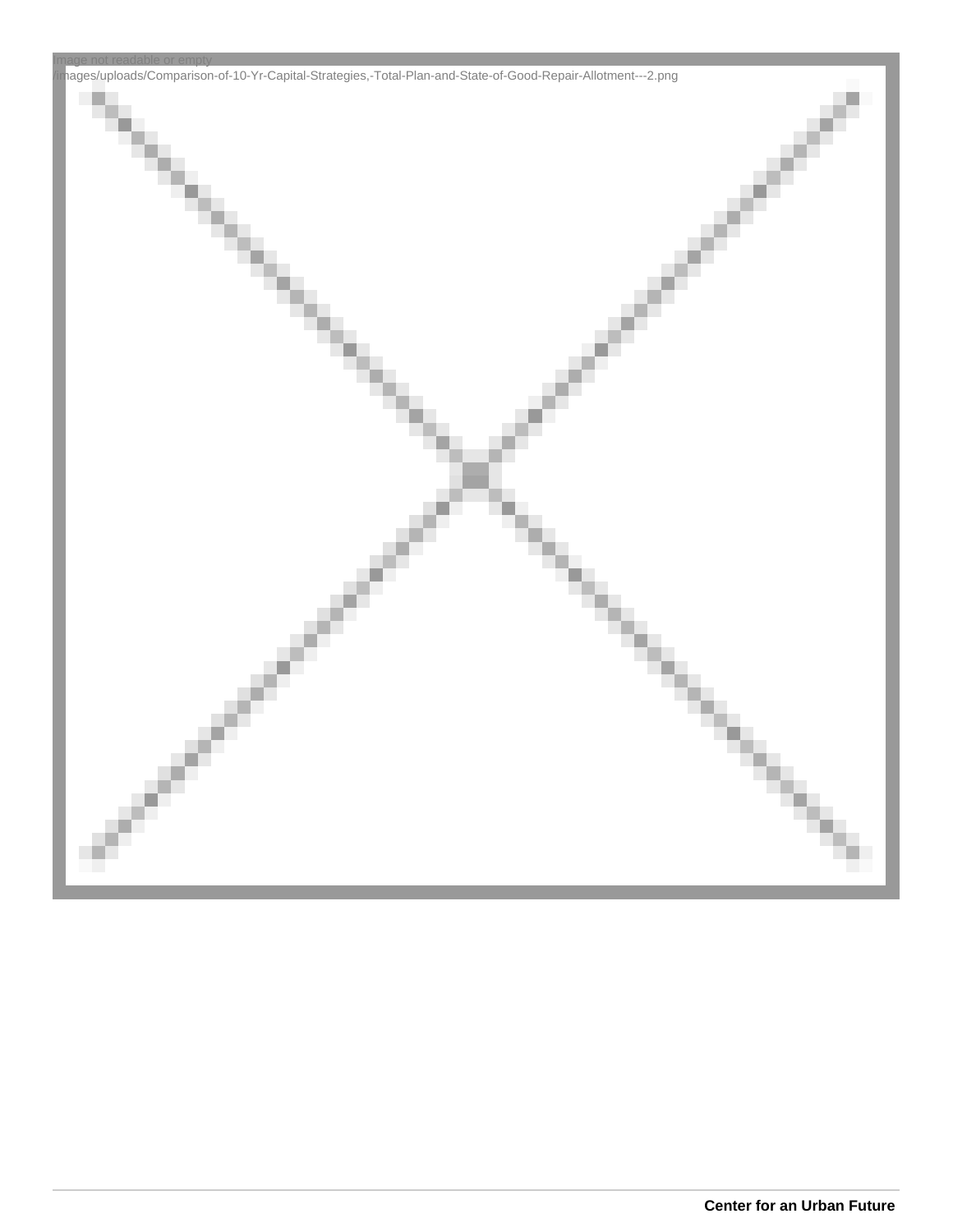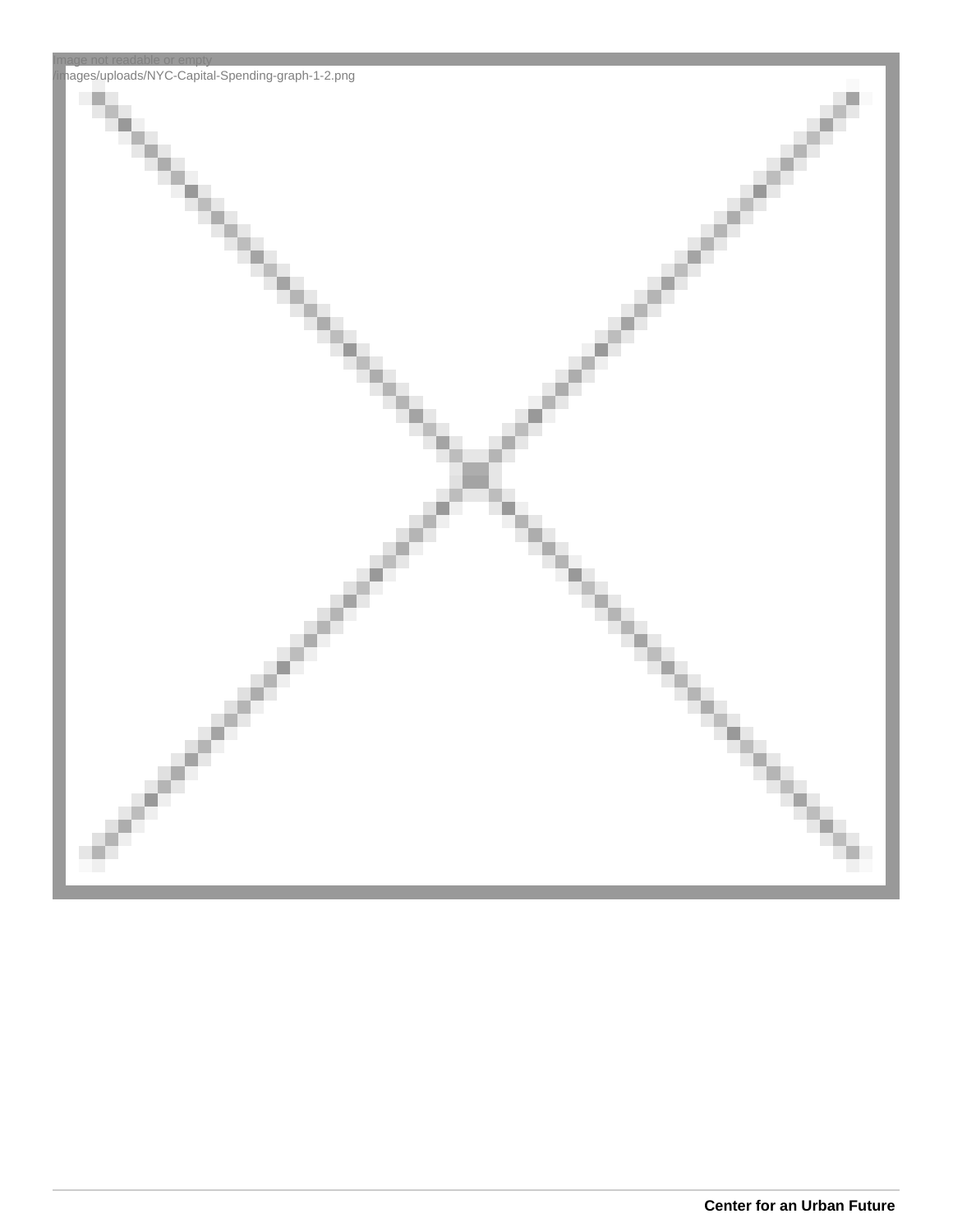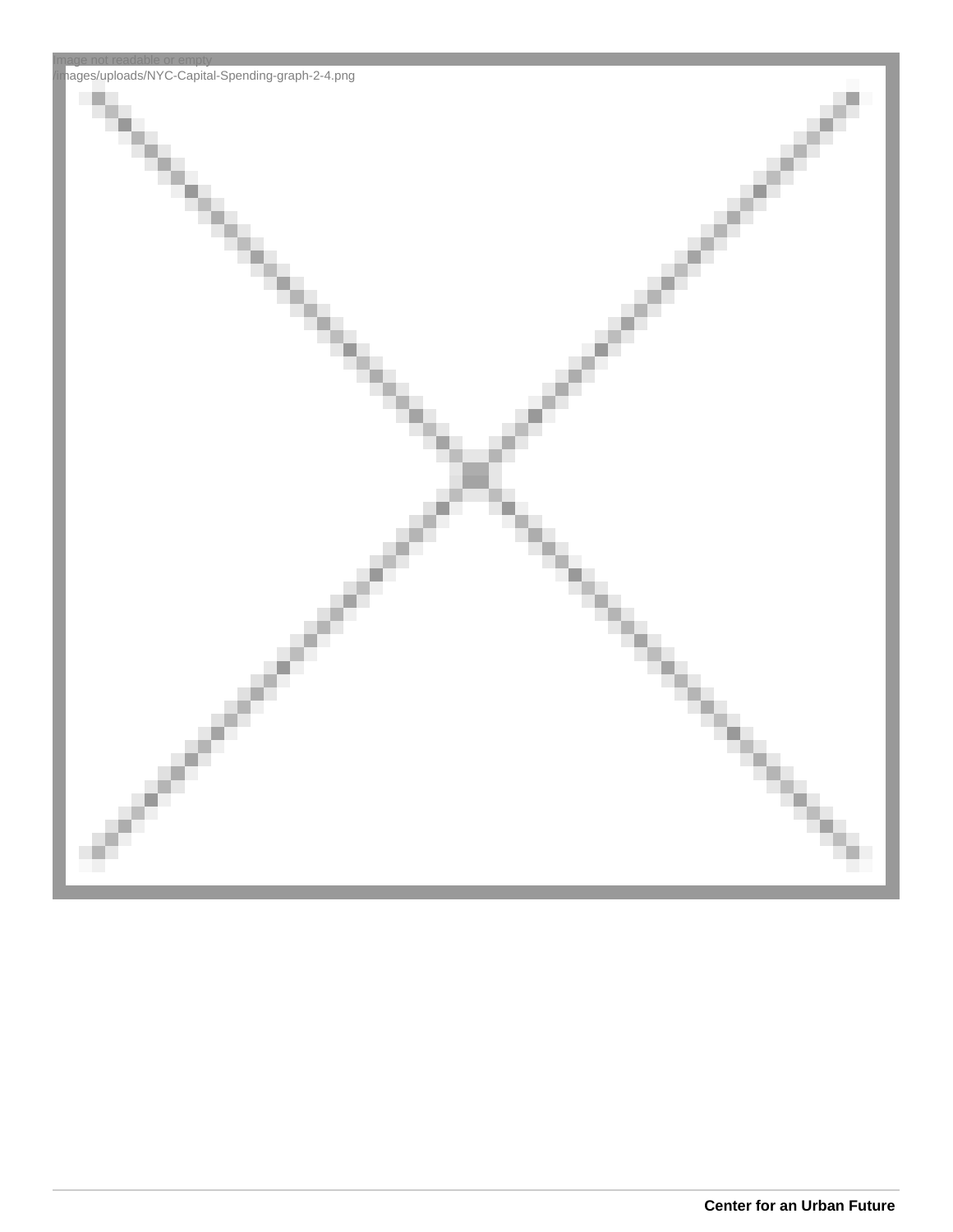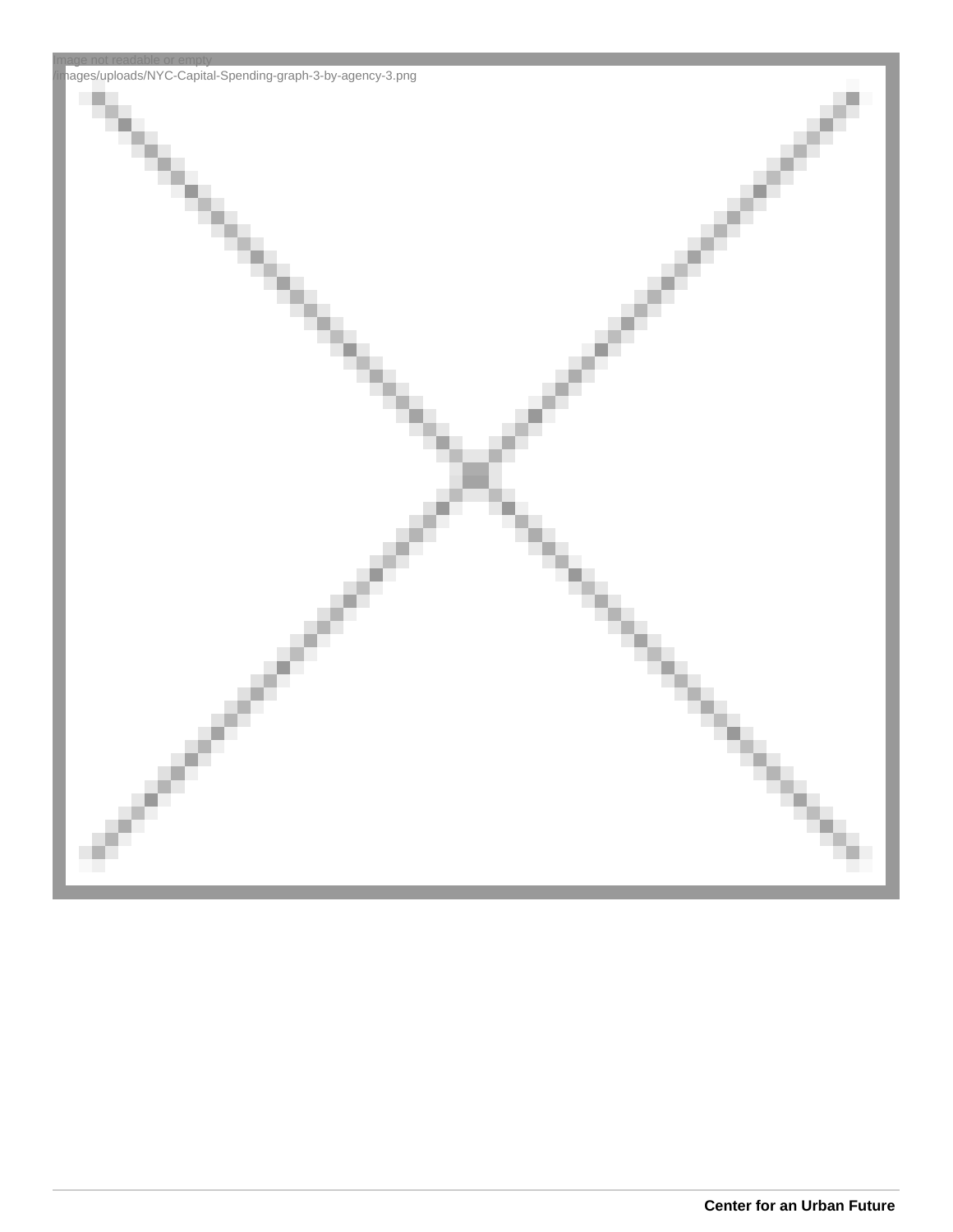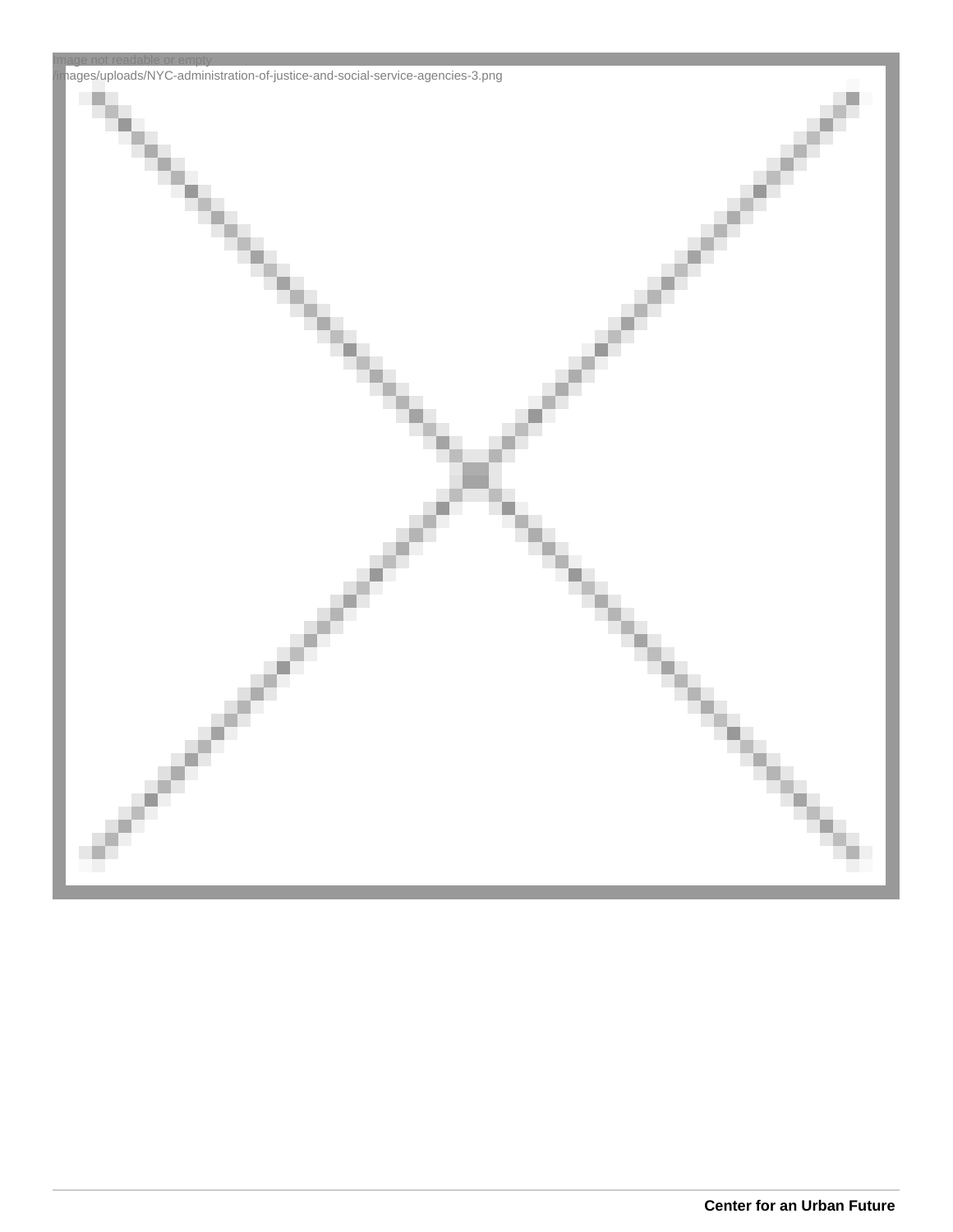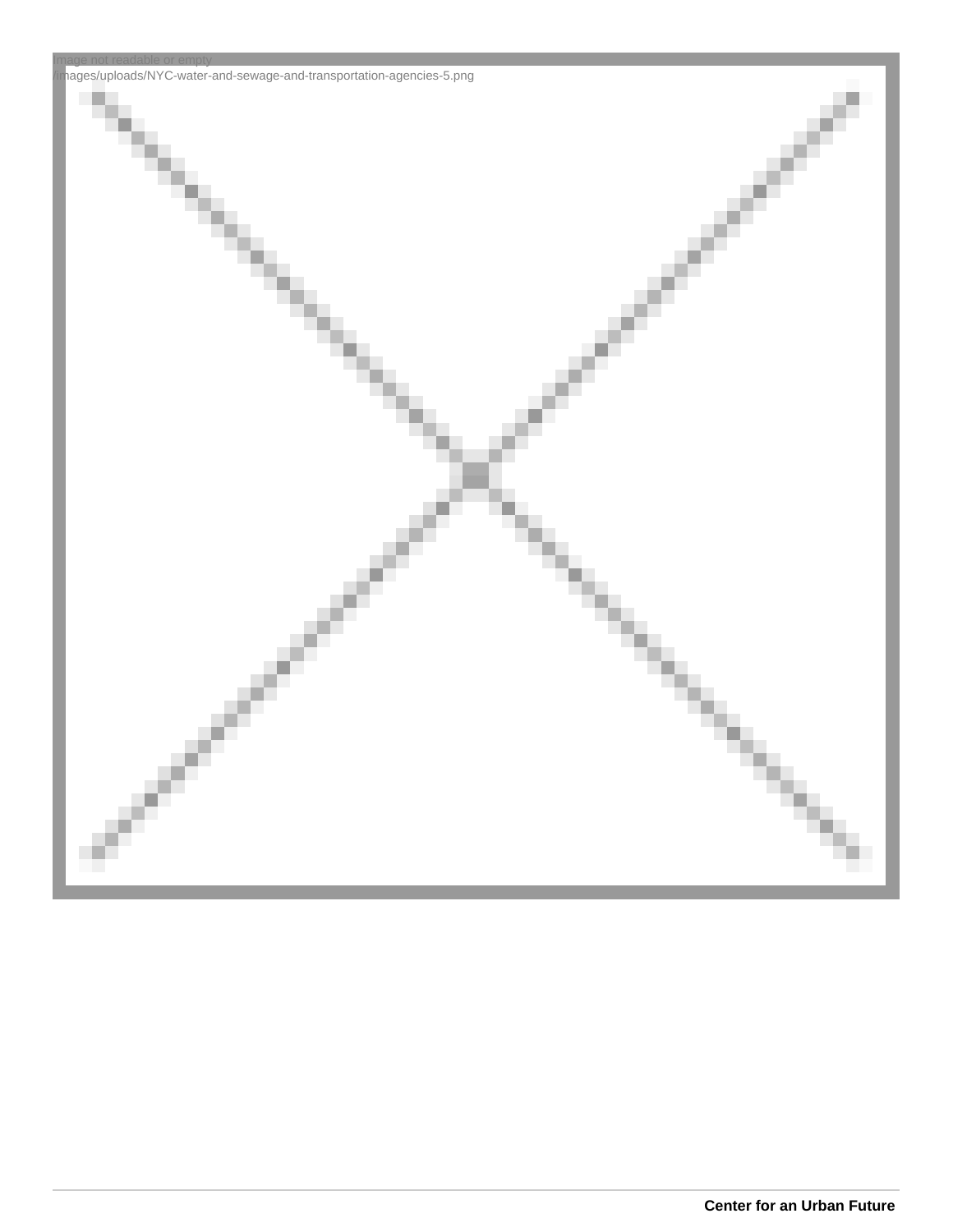Image not readable or empty /images/uploads/NYC-public-libraries-3.png

Source: data are from the [Ten-Year Capital Strategy, Fiscal Years 2016-2025 \(PDF\)](http://www.nyc.gov/html/omb/downloads/pdf/typ5_15.pdf), [NYC Capital Expenditures, FY05-FY14](http://www.ibo.nyc.ny.us/RevenueSpending/AgencyCapitalExpenditures.xls), and the Bureau of Labor Statistics' [Inflation Adjustment Calculator](http://data.bls.gov/pdq/SurveyOutputServlet?data_tool=dropmap&series_id=CUURA101SA0,CUUSA101SA0).

This data analysis was researched and written by Adam Forman and edited by Jonathan Bowles. Design by Amy Parker.

General operating support for Center for an Urban Fu-ture has been provided by the Bernard F. and Alva B. Gimbel Foundation, Fund for the City of New York and the Lucius N. Littauer Foundation.